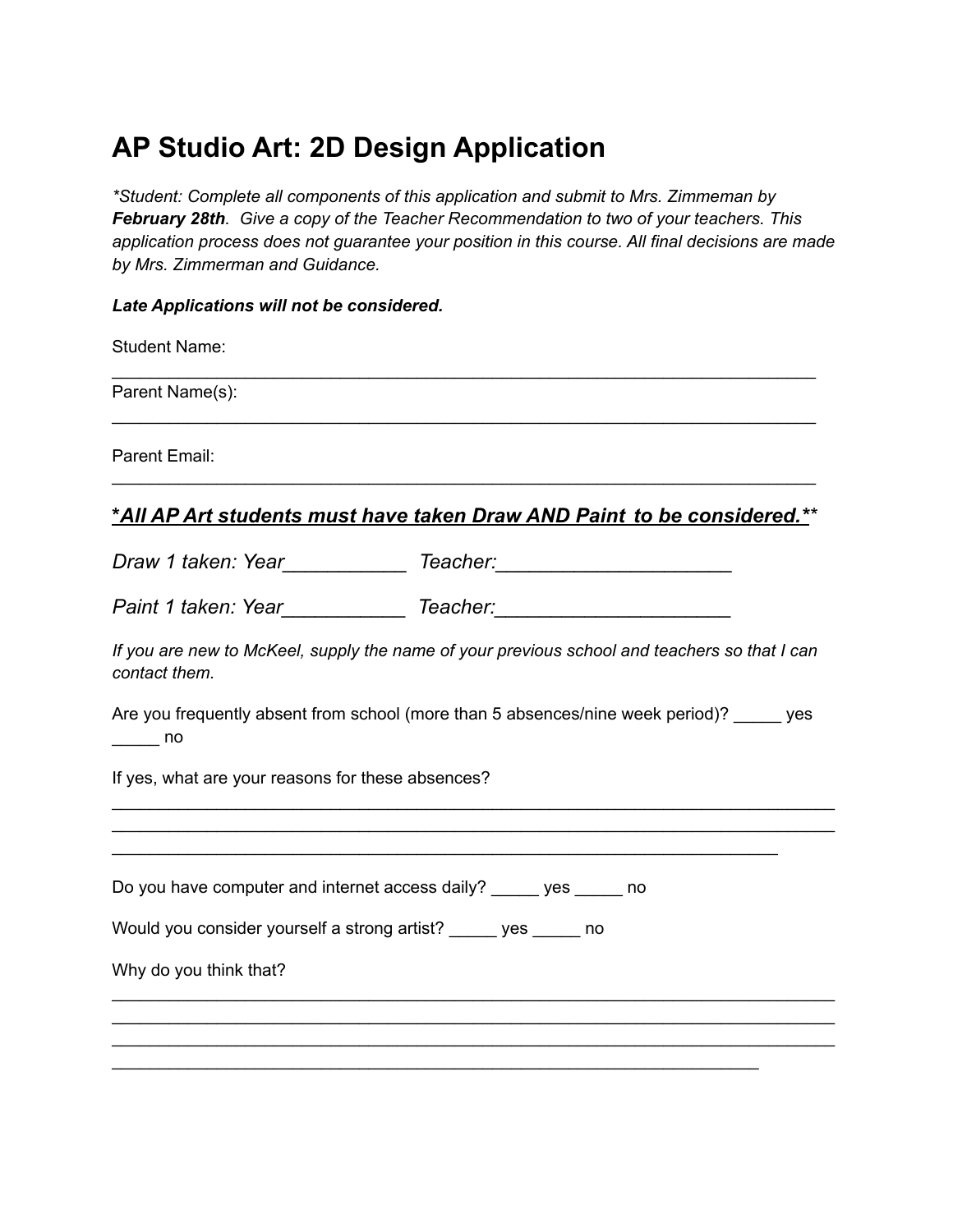AP courses are very demanding and rigorous. Are you willing and able to devote 1-2 hours each day outside of school to be successful in this course? \_\_\_\_\_ yes \_\_\_\_\_ no

By taking an AP course you are required to turn in an AP portfolio consisting of 15-20 works of art at the end of the school year. Earning a passing score on this portfolio (3 or higher) could result in college credit. Are you willing to do all that you can in order to be successful on this exam? \_\_\_\_\_ yes \_\_\_\_\_ no

\_\_\_\_\_\_\_\_\_\_\_\_\_\_\_\_\_\_\_\_\_\_\_\_\_\_\_\_\_\_\_\_\_\_\_\_\_\_\_\_\_\_\_\_\_\_\_\_\_\_\_\_\_\_\_\_\_\_\_\_\_\_\_\_\_\_\_\_\_\_\_\_\_\_\_\_

\_\_\_\_\_\_\_\_\_\_\_\_\_\_\_\_\_\_\_\_\_\_\_\_\_\_\_\_\_\_\_\_\_\_\_\_\_\_\_\_\_\_\_\_\_\_\_\_\_\_\_\_\_\_\_\_\_\_\_\_\_\_\_\_\_\_\_\_\_\_\_\_\_\_\_\_ \_\_\_\_\_\_\_\_\_\_\_\_\_\_\_\_\_\_\_\_\_\_\_\_\_\_\_\_\_\_\_\_\_\_\_\_\_\_\_\_\_\_\_\_\_\_\_\_\_\_\_\_\_\_\_\_\_\_\_\_\_\_\_\_\_\_\_\_\_\_\_\_

\_\_\_\_\_\_\_\_\_\_\_\_\_\_\_\_\_\_\_\_\_\_\_\_\_\_\_\_\_\_\_\_\_\_\_\_\_\_\_\_\_\_\_\_\_\_\_\_\_\_\_\_\_\_\_\_\_\_\_\_\_\_\_\_\_\_\_\_\_\_\_\_\_\_\_\_ \_\_\_\_\_\_\_\_\_\_\_\_\_\_\_\_\_\_\_\_\_\_\_\_\_\_\_\_\_\_\_\_\_\_\_\_\_\_\_\_\_\_\_\_\_\_\_\_\_\_\_\_\_\_\_\_\_\_\_\_\_\_\_\_\_\_\_\_\_\_\_\_\_\_\_\_

\_\_\_\_\_\_\_\_\_\_\_\_\_\_\_\_\_\_\_\_\_\_\_\_\_\_\_\_\_\_\_\_\_\_\_\_\_\_\_\_\_\_\_\_\_\_\_\_\_\_\_\_\_\_\_\_\_\_\_\_\_\_\_\_\_\_\_\_\_\_\_

Are you planning on taking any other AP courses next year?

\_\_\_\_\_ yes \_\_\_\_\_ no

If so, how will you manage your time in order to be successful in each AP course?

Are you planning on being involved in extracurricular activities and/or sports next year?  $yes$  \_\_\_\_\_\_no

\_\_\_\_\_\_\_\_\_\_\_\_\_\_\_\_\_\_\_\_\_\_\_\_\_\_\_\_\_\_\_\_\_\_\_\_\_\_\_\_\_\_\_\_\_\_\_\_\_\_\_\_\_\_\_\_\_\_\_\_\_\_\_\_\_\_\_\_\_\_

If so, how will you manage your time in order to be successful in AP?

#### **Email Mrs. Zimmerman a file that includes at least two pieces of your strongest artwork.**

jonizimmerman@mckeelschools.com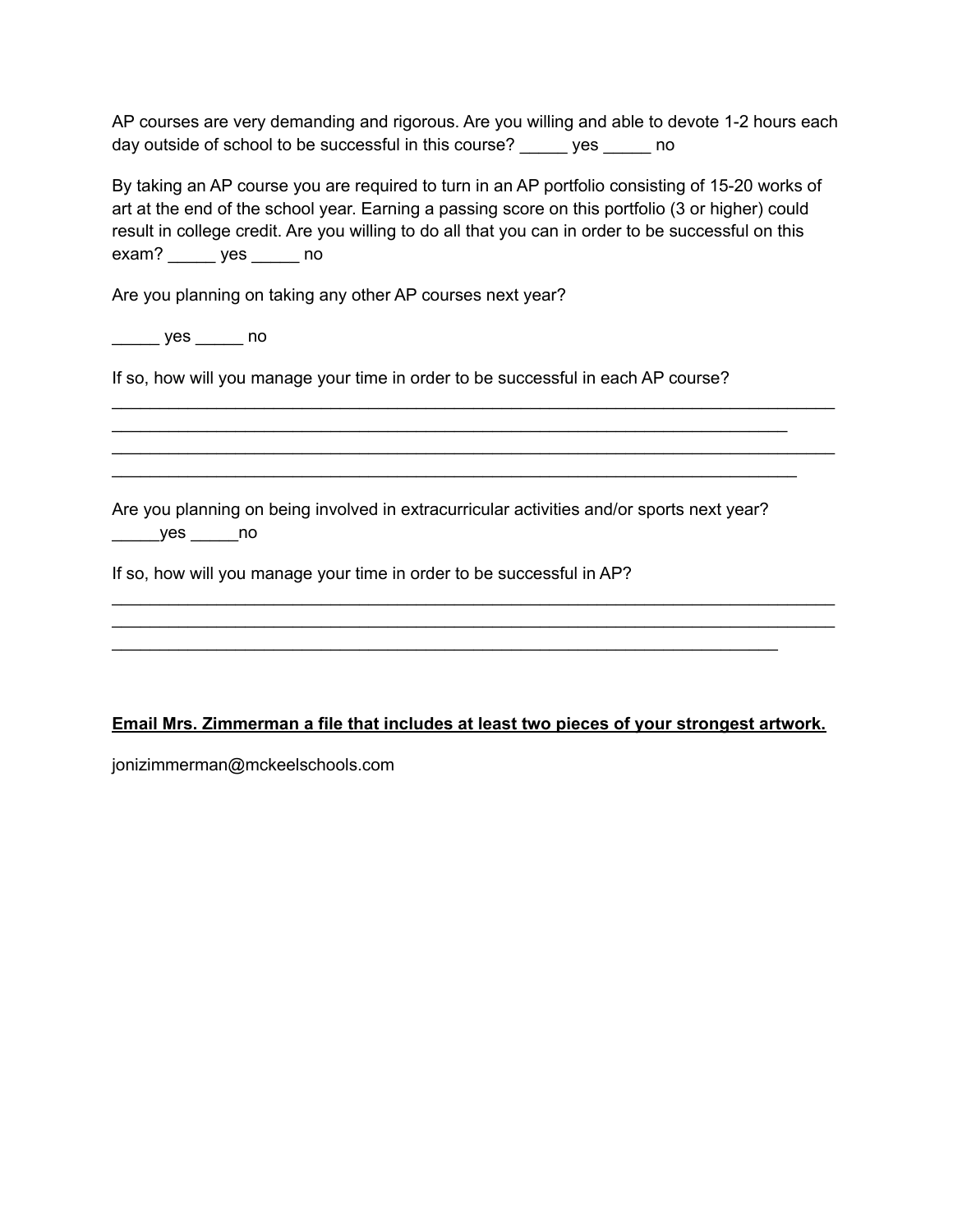## **AP STUDIO ART RECOMMENDATION**

*\* Teachers: please complete this form honestly and return to Mrs. Zimmerman by March 5th. The student will NOT see this form or be advised as to what you have recommended. Also be aware that the final decision is made by Mrs. Zimmerman, who takes all recommendations into consideration.*

| Student's                                                                                                                                                                                                                                           |
|-----------------------------------------------------------------------------------------------------------------------------------------------------------------------------------------------------------------------------------------------------|
|                                                                                                                                                                                                                                                     |
| Teacher's                                                                                                                                                                                                                                           |
| <b>St</b><br>udent's Current Grade:<br><u>[</u> [11] Dental Contract Contract Contract Contract Contract Contract Contract Contract Contract Contract Contract Contract Contract Contract Contract Contract Contract Contract Contract Contract Con |
|                                                                                                                                                                                                                                                     |
| Student's Total # of Absences: __________________                                                                                                                                                                                                   |
| Please consider the following characteristics of the candidate in making your recommendation:                                                                                                                                                       |
| Commitment to intellectual pursuits                                                                                                                                                                                                                 |
| Ability to deal with abstract concepts                                                                                                                                                                                                              |
| Self-expression                                                                                                                                                                                                                                     |
| Capacity for independent study                                                                                                                                                                                                                      |
| Ability to accept and apply constructive criticism                                                                                                                                                                                                  |
| Exemplary attendance (Less than 5 absences/nine week period) Overall dedication and<br>commitment to academics                                                                                                                                      |
| Always exceeding expectations                                                                                                                                                                                                                       |
| Recommendation:                                                                                                                                                                                                                                     |
|                                                                                                                                                                                                                                                     |
| Recommended with reservation _______________ Not recommended                                                                                                                                                                                        |
| Comments:                                                                                                                                                                                                                                           |
| Teacher's Signature                                                                                                                                                                                                                                 |